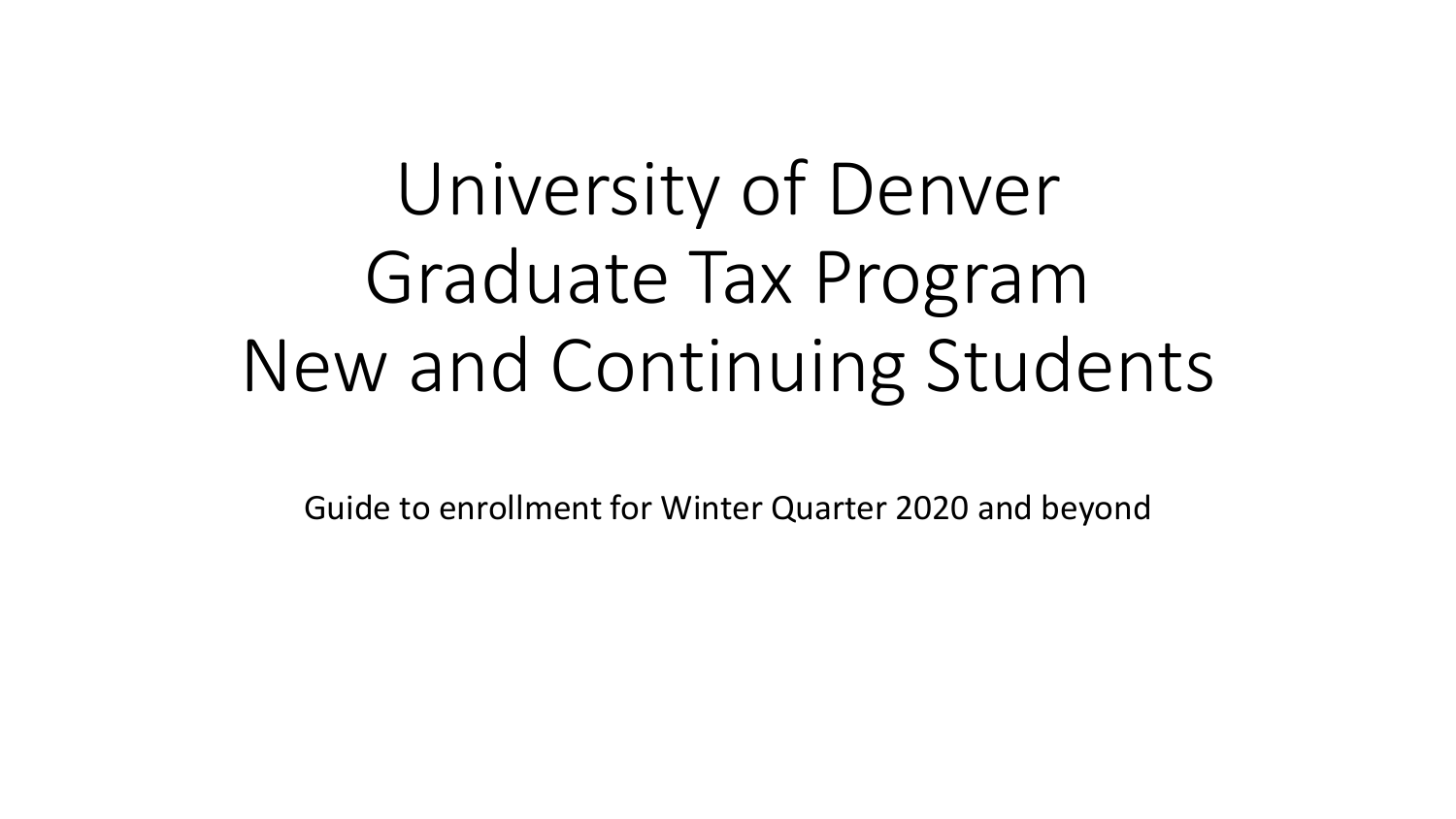# Requirements

- The Graduate Tax Program requires you to complete a total of 45 quarter hours to graduate
	- This requirement applies to candidates for both the Master in Taxation (M.T.) and the Masters of Laws in Taxation (LL.M.) degrees
- You must take 30 quarter hours of required courses and 15 quarters hours of electives
	- You may take electives and required courses simultaneously; you do not need to complete all your required courses before taking electives
- Students may complete the program in four quarters or more
- These course recommendations apply to online and onsite students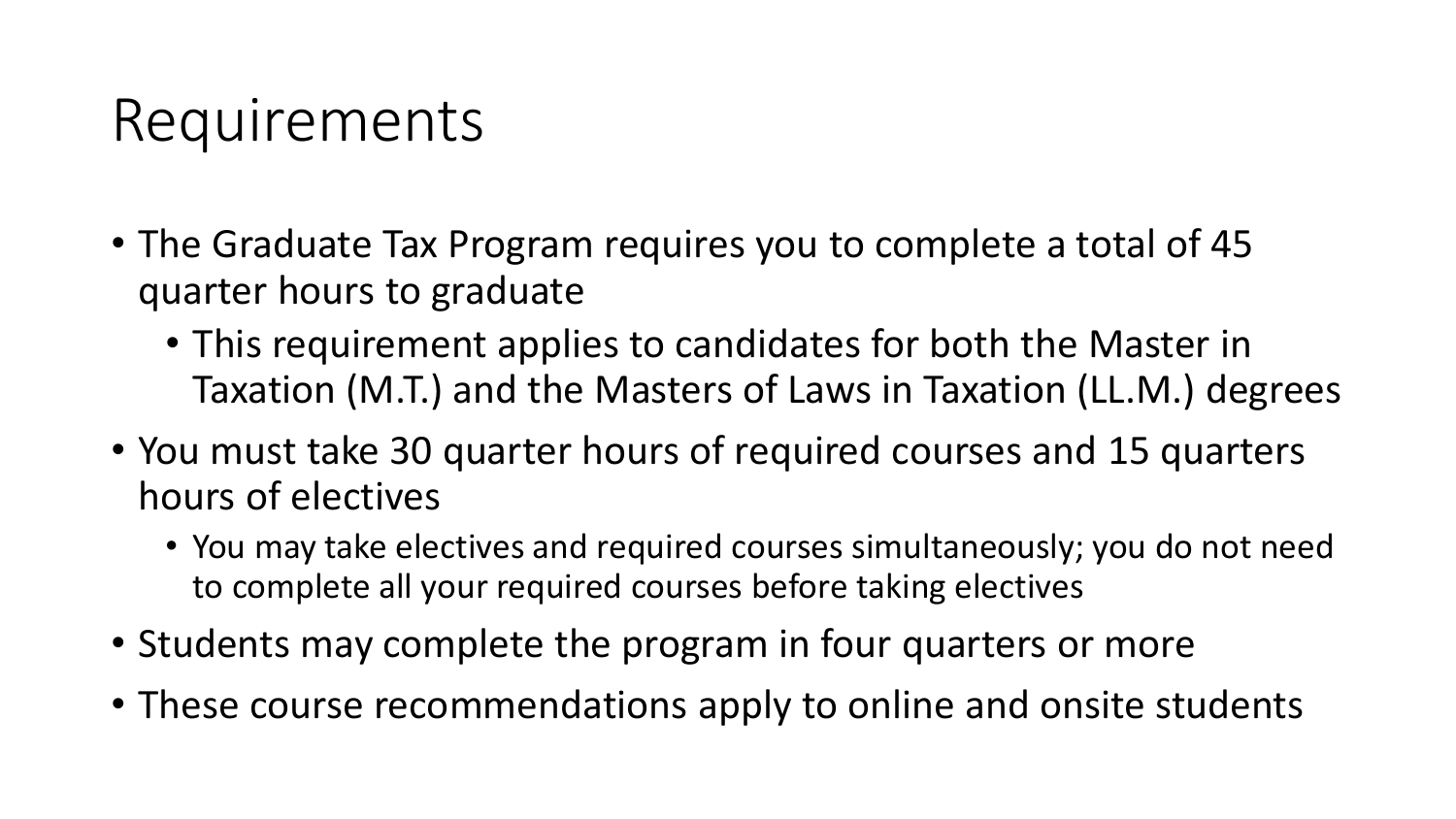# Summary of Required Courses

| Required: |  |
|-----------|--|
|           |  |

#### No. of Quarter Credits:

| • Corporate Taxation I                                                                                                                                                                                                                                                                                              | 4              |
|---------------------------------------------------------------------------------------------------------------------------------------------------------------------------------------------------------------------------------------------------------------------------------------------------------------------|----------------|
| • Corporate Taxation III                                                                                                                                                                                                                                                                                            | $\overline{4}$ |
| • Civil & Criminal Tax Procedure                                                                                                                                                                                                                                                                                    | $\overline{4}$ |
| • Individual Tax Problems                                                                                                                                                                                                                                                                                           | $\overline{4}$ |
| • Partnership Taxation                                                                                                                                                                                                                                                                                              | $\overline{4}$ |
| • Property Transactions                                                                                                                                                                                                                                                                                             | $\overline{4}$ |
| • Tax Accounting                                                                                                                                                                                                                                                                                                    | $\overline{4}$ |
| $\tau$ $\sim$ $\tau$ $\sim$ $\tau$ $\sim$ $\tau$ $\sim$ $\tau$ $\sim$ $\tau$ $\sim$ $\tau$ $\sim$ $\tau$ $\sim$ $\tau$ $\sim$ $\tau$ $\sim$ $\tau$ $\sim$ $\tau$ $\sim$ $\tau$ $\sim$ $\tau$ $\sim$ $\tau$ $\sim$ $\tau$ $\sim$ $\tau$ $\sim$ $\tau$ $\sim$ $\tau$ $\sim$ $\tau$ $\sim$ $\tau$ $\sim$ $\tau$ $\sim$ |                |

• Tax Principles Research & Writing  $\sim$  2.

For additional information, see:

<https://www.law.du.edu/documents/tax/Revised-Annual-Course-Schedule.pdf>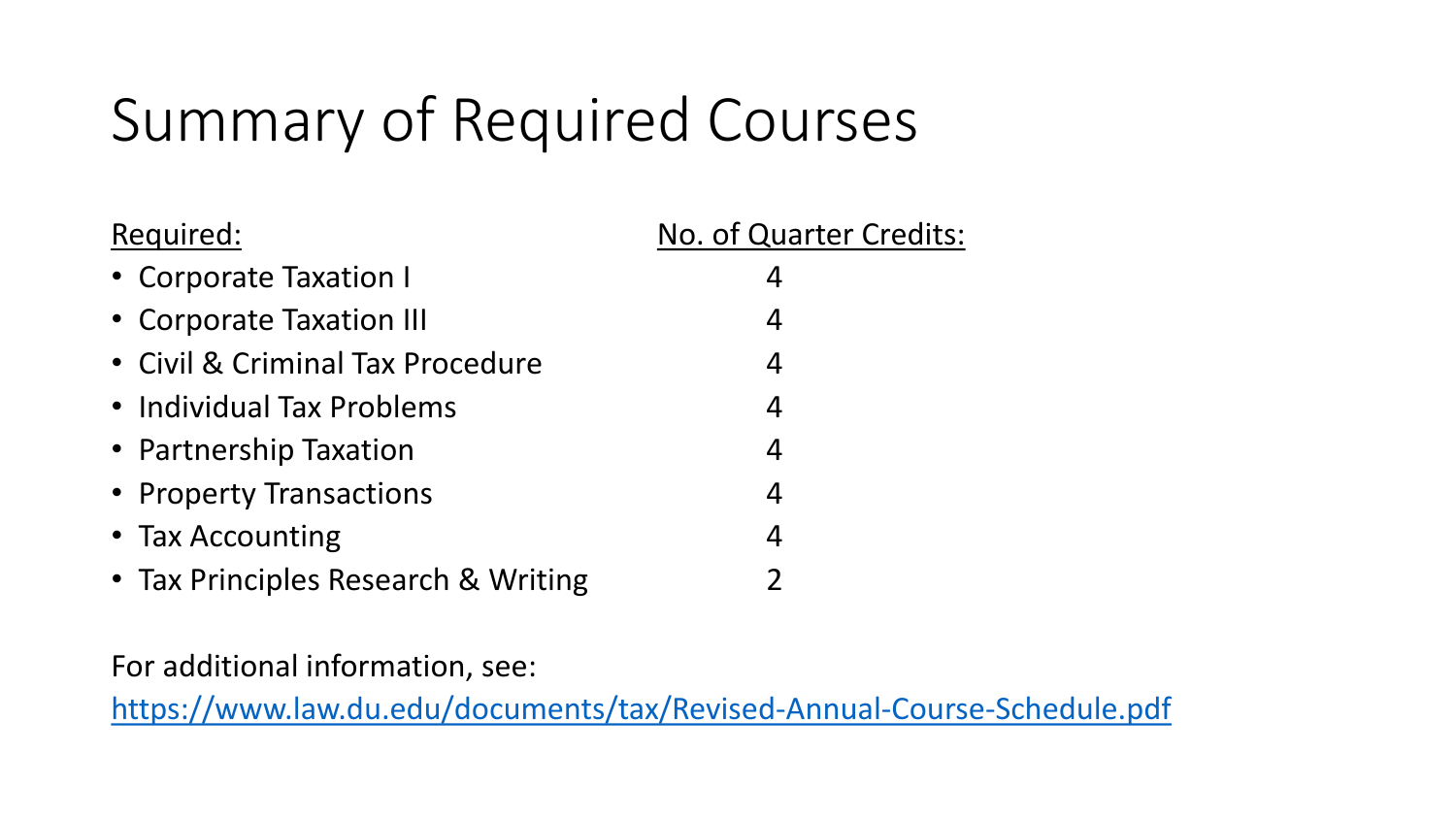# Summary of Elective Courses

| Electives:                                 | No. of Quarter Credits: |
|--------------------------------------------|-------------------------|
| • Accounting for Income Taxes              | 3                       |
| • Consolidated Returns                     | 3                       |
| • Corporate Tax II                         | 4                       |
| • Employment Tax                           |                         |
| • Estate & Gift                            | 4                       |
| • Exempt Organizations                     | 3                       |
| • Fiduciary Income Tax                     | 4                       |
| • International Taxation                   | 3                       |
| • Qualified Pension & Profit Sharing Plans | 3                       |
| • State & Local Tax                        | 3                       |
| • Tax & Financial Planning                 | 3                       |
| • Natural Resource Taxation                | 3                       |
| • Low Income Taxpayer Clinic               | 1-4                     |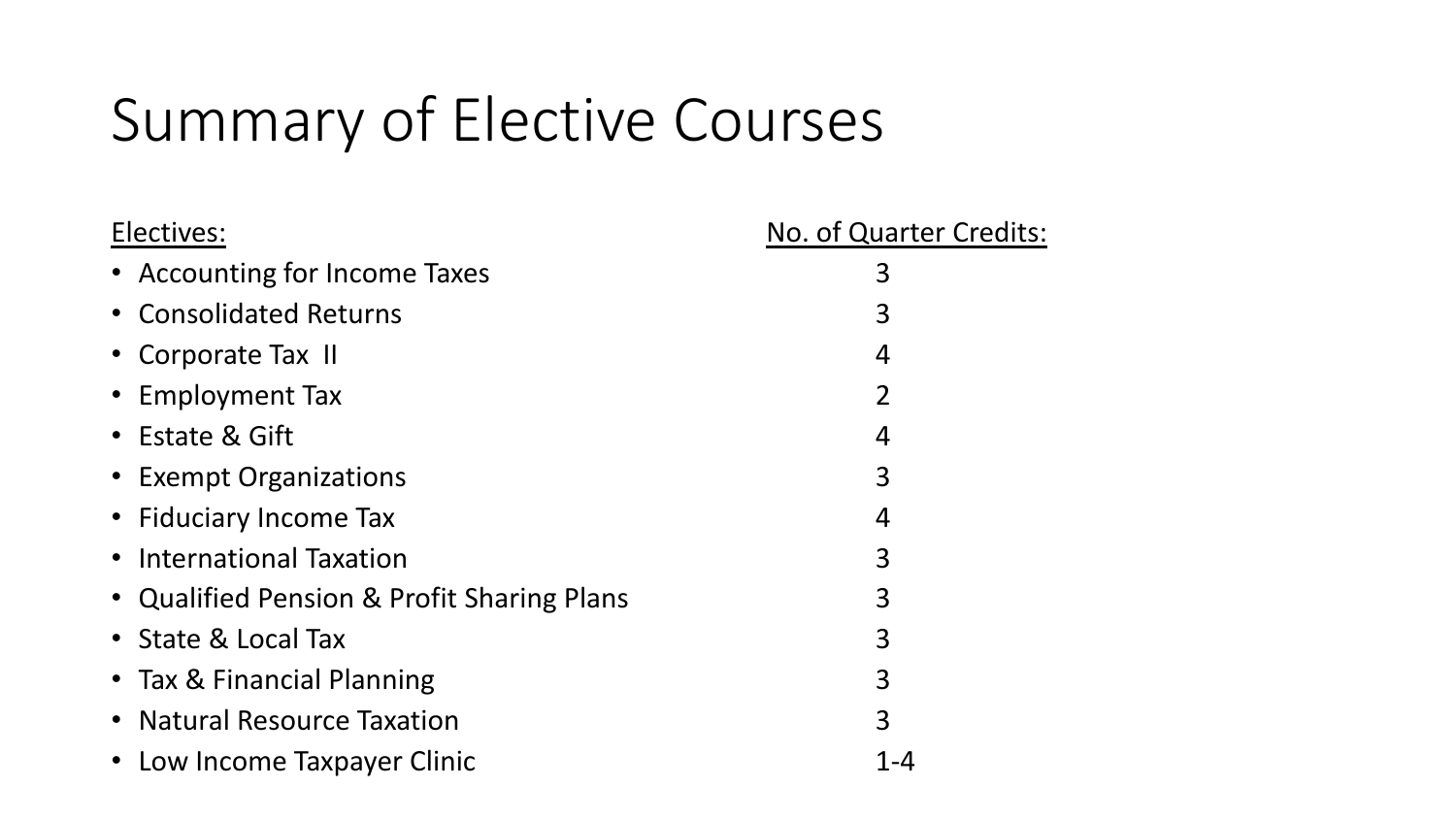# Available Winter Quarter 2020 Courses

- Required courses:
	- Corporate Tax I
	- Property Transactions
	- Individual Tax Problems
- Elective courses:
	- Consolidated Tax
	- Corporate Tax II
	- Estate & Gift Taxation
	- Exempt Organizations
	- Fiduciary Income Tax
	- International Taxation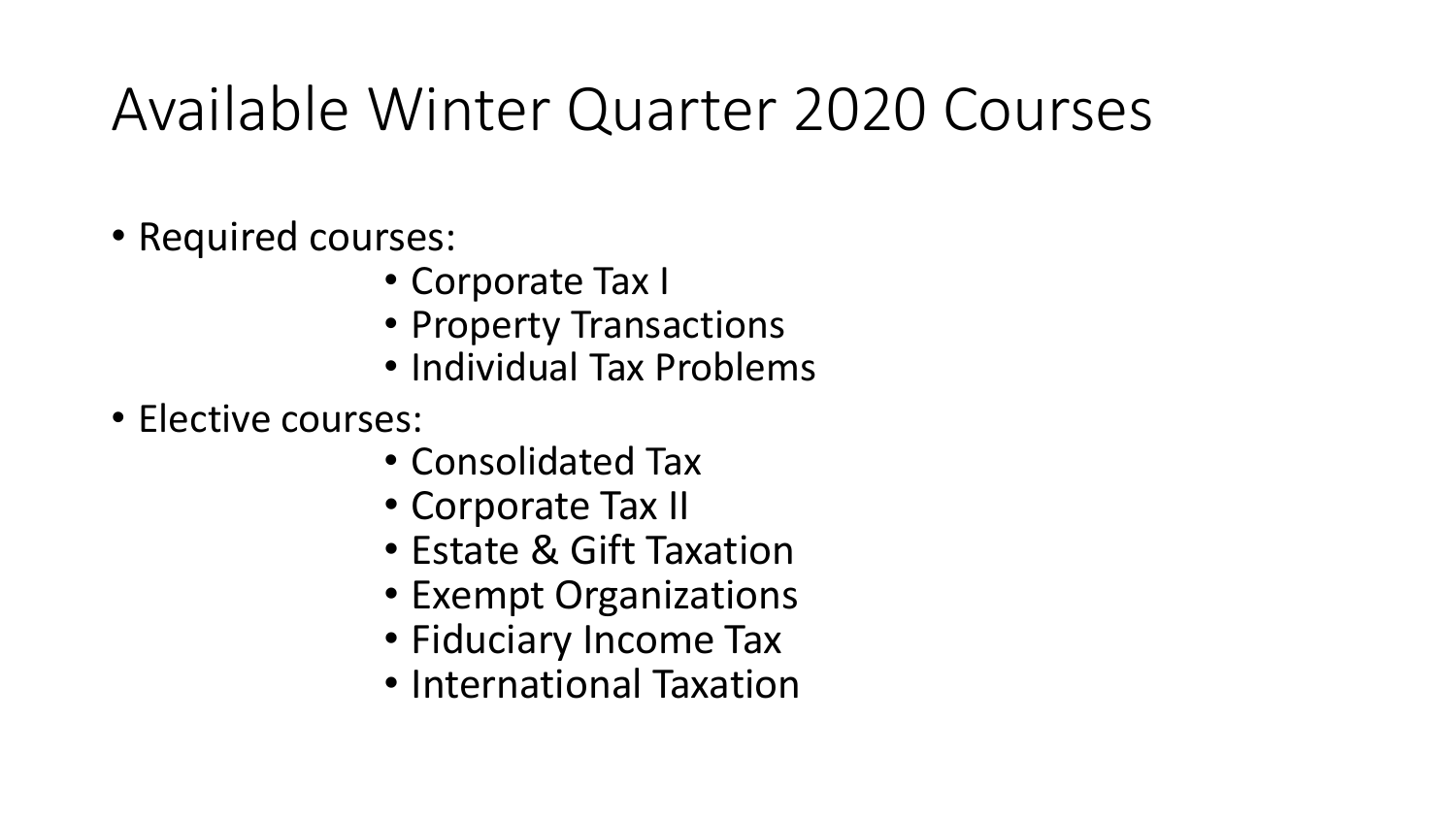# Recommended Winter Quarter Courses

- If you are a full-time student, starting in Winter 2020 we recommend you take the following courses in Winter 2020:
	- Corporate Tax I
	- Property Transactions
	- Individual Tax Problems
- These are all required courses and will give you a well-rounded understanding of tax concepts necessary for more advanced courses in the GTP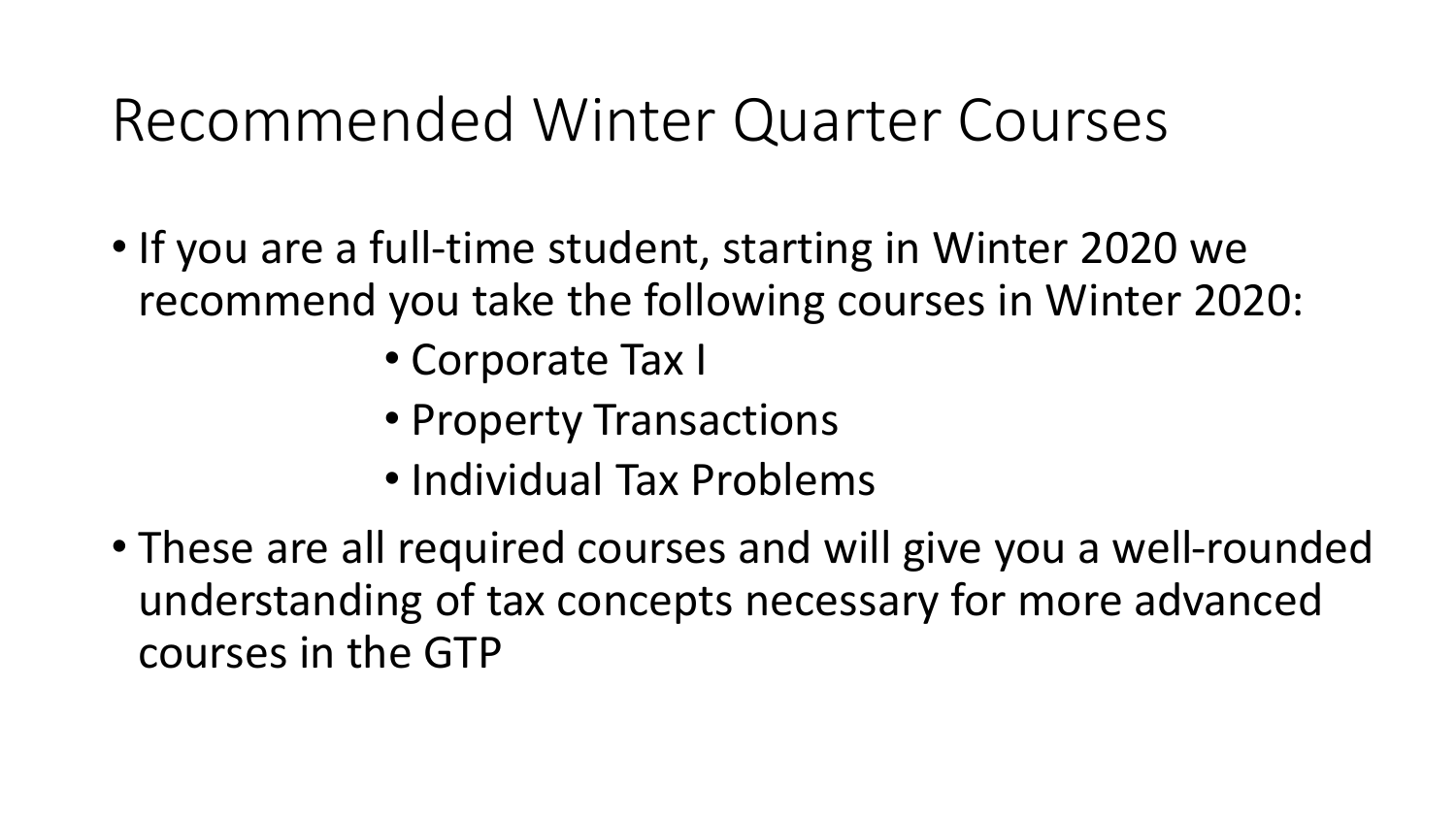#### Recommended Winter Quarter Courses

- If you are a full-time continuing student, we recommend you take Corporate Tax I, Property Transactions, or Individual Tax Problems if you have not yet completed them.
- Otherwise, you should take electives that interest you
- We recommend you take 12 quarter credits, but no more than 14 total quarter credits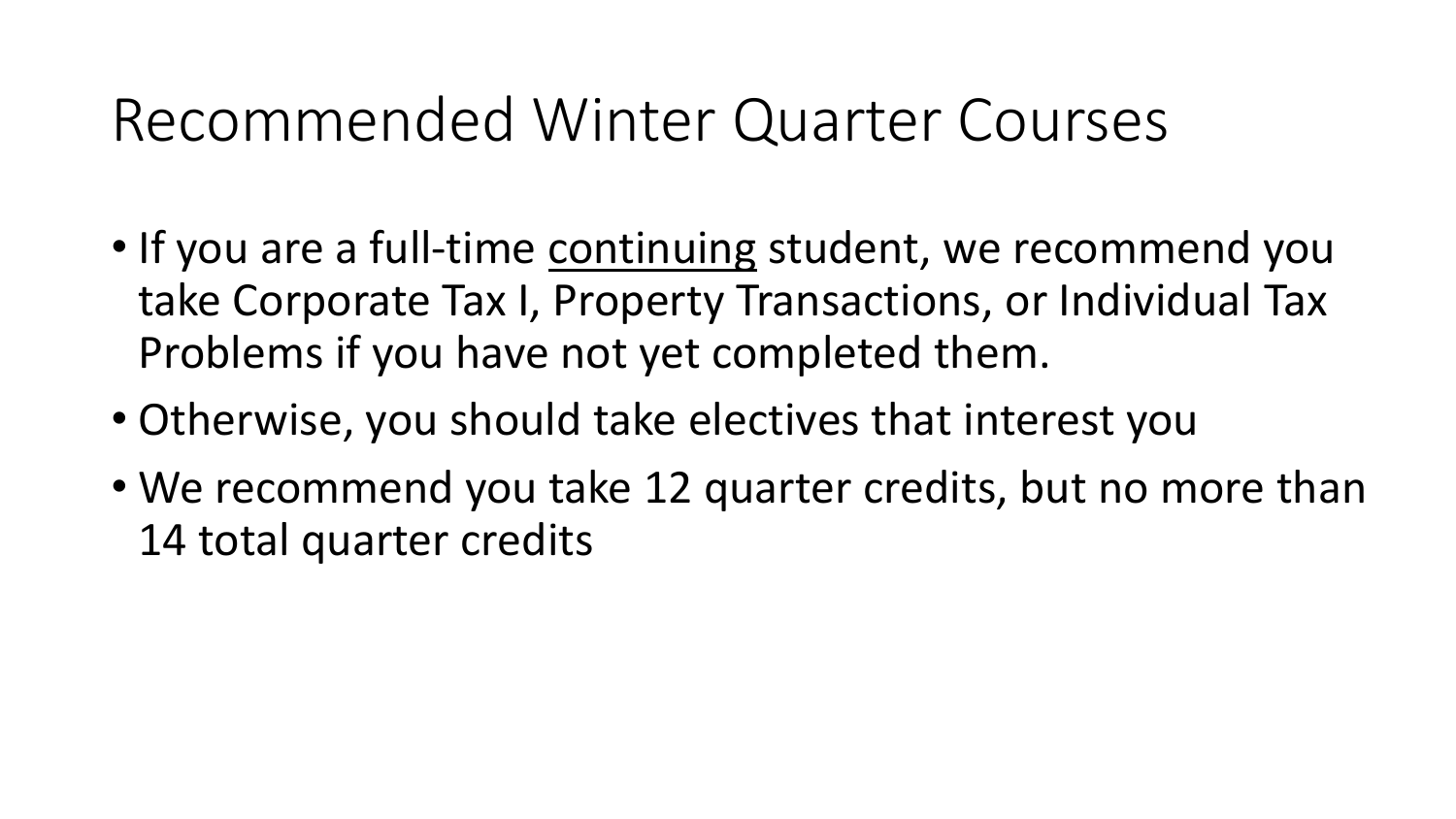#### Recommended Winter Quarter Courses

- If you are new part-time student or a continuing parttime student who has not had Property or ITP, we recommend you take:
	- Property in the Winter Quarter
	- •ITP in the Summer Quarter

*Note: Both are offered in Winter and Summer. This assumes you plan to take only one course per quarter*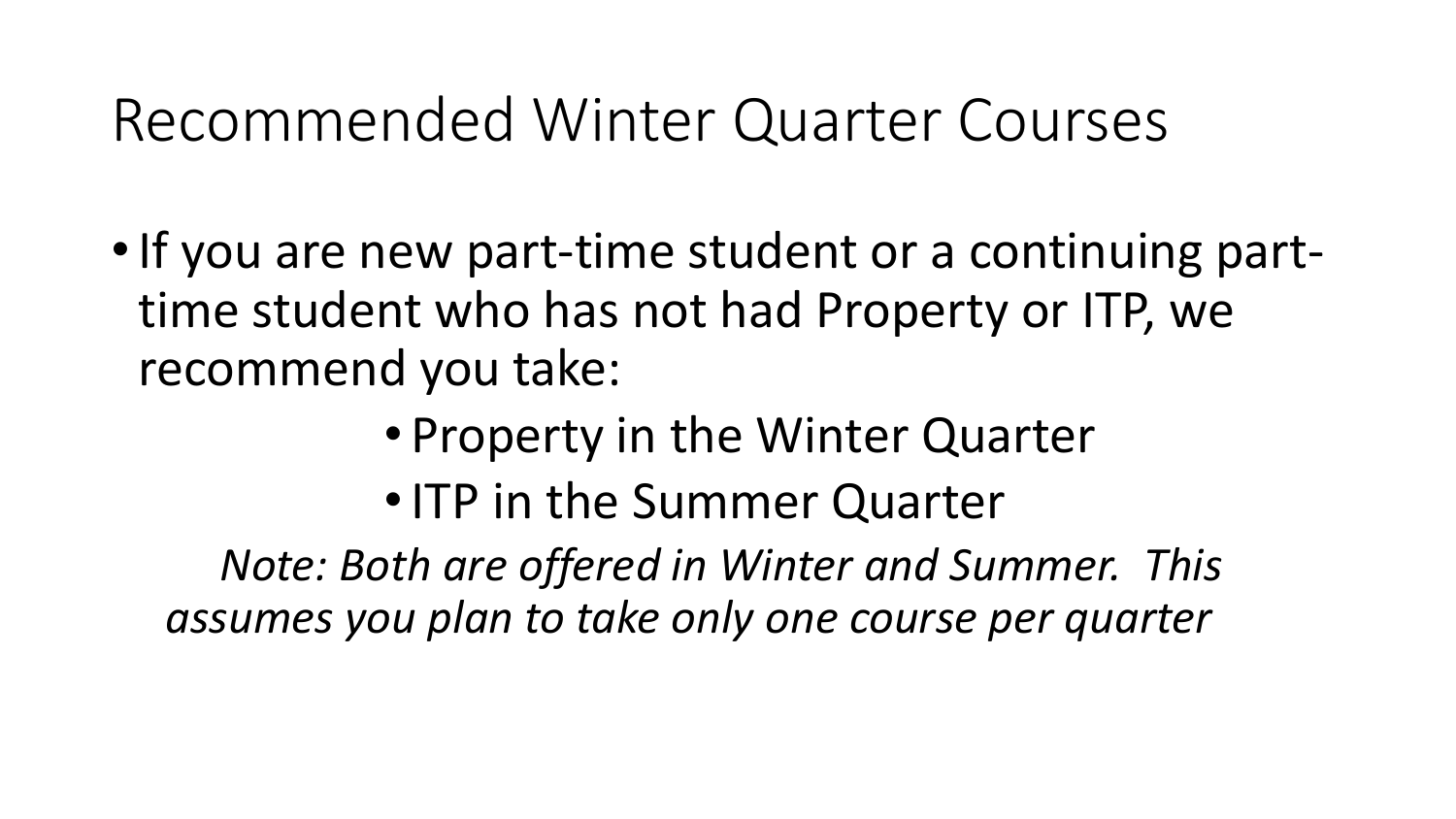# Spring 2020 Course Offerings

| Required:                                            | No. of Quarter Credits: |                    | Electives:                   |                | No. of Quarter Credits: |  |
|------------------------------------------------------|-------------------------|--------------------|------------------------------|----------------|-------------------------|--|
| • Corp III                                           |                         |                    | $\cdot$ LITC                 |                |                         |  |
| • Civil and Criminal Tax Procedure<br>$\overline{4}$ |                         | • Corporate Tax II |                              | $\overline{4}$ |                         |  |
| • Partnership Taxation                               |                         |                    | • Employment Tax             |                | $\overline{2}$          |  |
|                                                      |                         |                    | • Estate Planning            |                | 3                       |  |
|                                                      |                         |                    | • State and Local Tax        |                | $\overline{3}$          |  |
|                                                      |                         |                    | • Tax and Financial Planning |                | 3                       |  |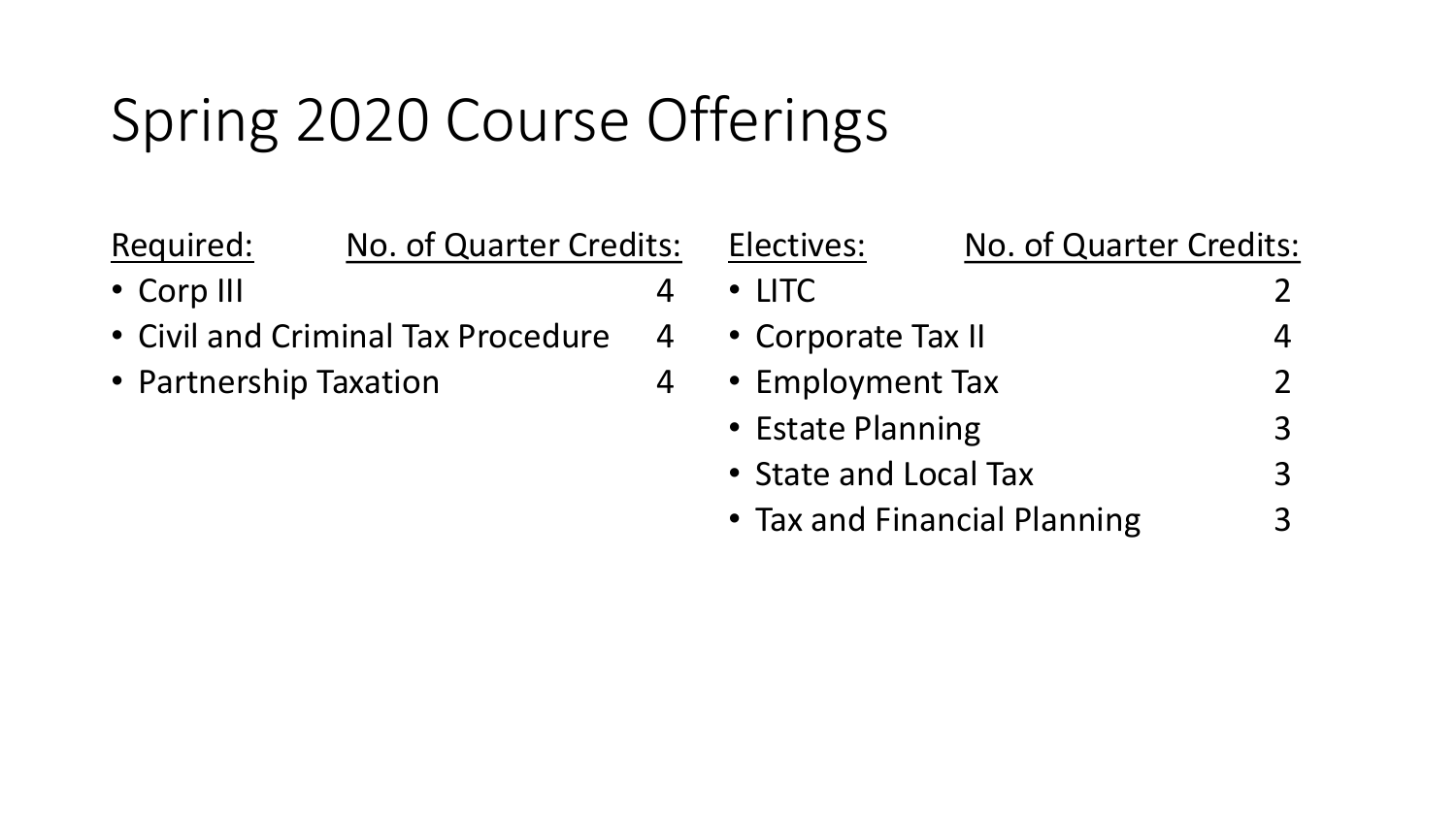# Recommended Spring Quarter Courses

- If you are full-time student who started in either Fall 2019 or Winter 2020, we recommend you complete Civil and Criminal Tax Procedure as this is not offered in the Summer
- We recommend that you also complete either Corporate Tax III or Partnership.
	- *Note that Corporate Tax III and Partnership will also both be offered in the Summer quarter*
- Please be aware that you may wish to take some elective courses that are only offered in the Spring, including State and Local Tax, Estate Planning, Employment Tax, and Tax and Financial Planning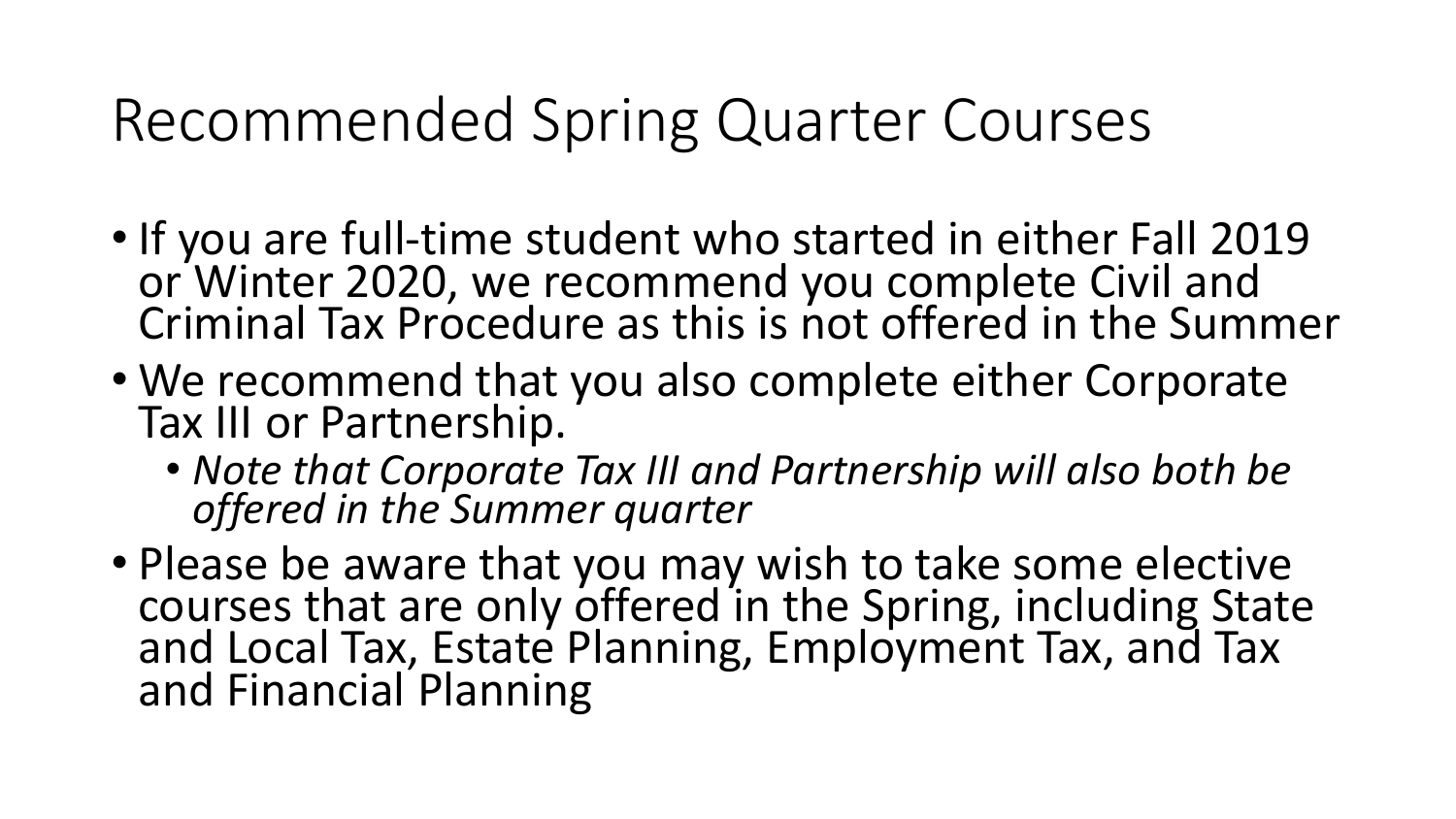# Recommended Spring Quarter Courses

- If you are a part-time student who has taken Corporate Tax I, we recommend you complete Corporate Tax III in the Spring.
- Note that you may wish to take an elective course only offered in the Spring
	- These include State and Local Tax, Estate Planning, Employment Tax, and Tax and Financial Planning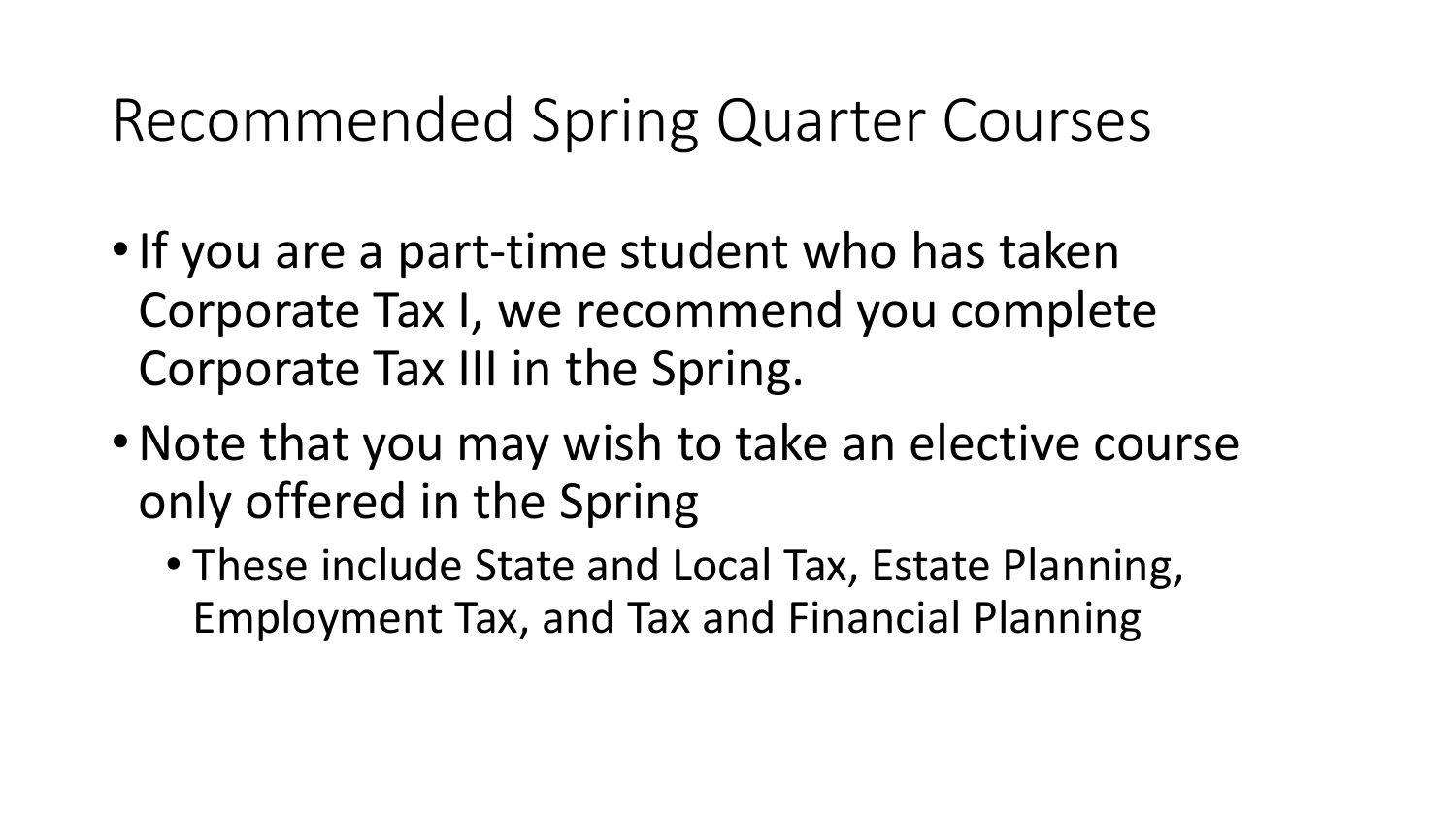# Summer 2020 Course Offerings

| Required:                      | No. of Quarter Credits: |                | Electives:                    | No. of Quarter Credits:                        |                |
|--------------------------------|-------------------------|----------------|-------------------------------|------------------------------------------------|----------------|
| • Corporate Tax III            |                         | $\overline{4}$ | $\cdot$ LITC                  |                                                |                |
| • Individual Tax Problems<br>4 |                         |                | • Accounting for Income Taxes |                                                | 2 <sup>1</sup> |
| • Partnership Taxation         |                         | $\overline{4}$ | • Consolidated Returns        |                                                | 3              |
| • Property Transactions<br>4   |                         |                | • Ethics in Tax Practice      |                                                | 3              |
| • Tax Accounting               |                         | 4              | • International Taxation      |                                                | 4              |
|                                |                         |                |                               | • Qualified Pension and Profit-Sharing Plans 4 |                |

• Taxation of Natural Resources 3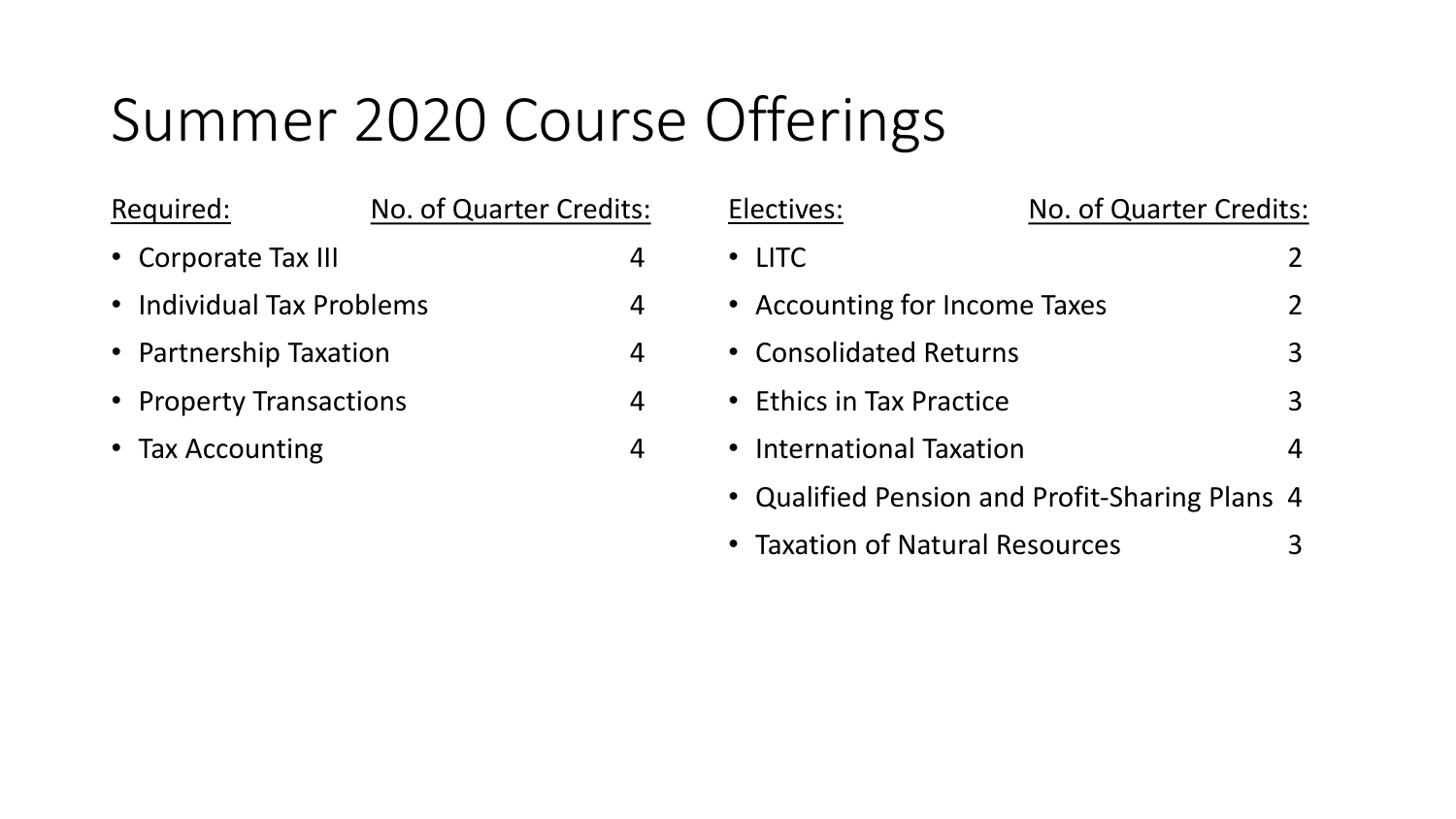#### Recommended Summer Quarter Courses

- If you are full time student who started in Fall 2019 and intending to graduate in Summer 2020, we recommend you complete any required courses you have not yet completed
- You will want to select electives that interest you to complete your 45-credit hour requirement to graduate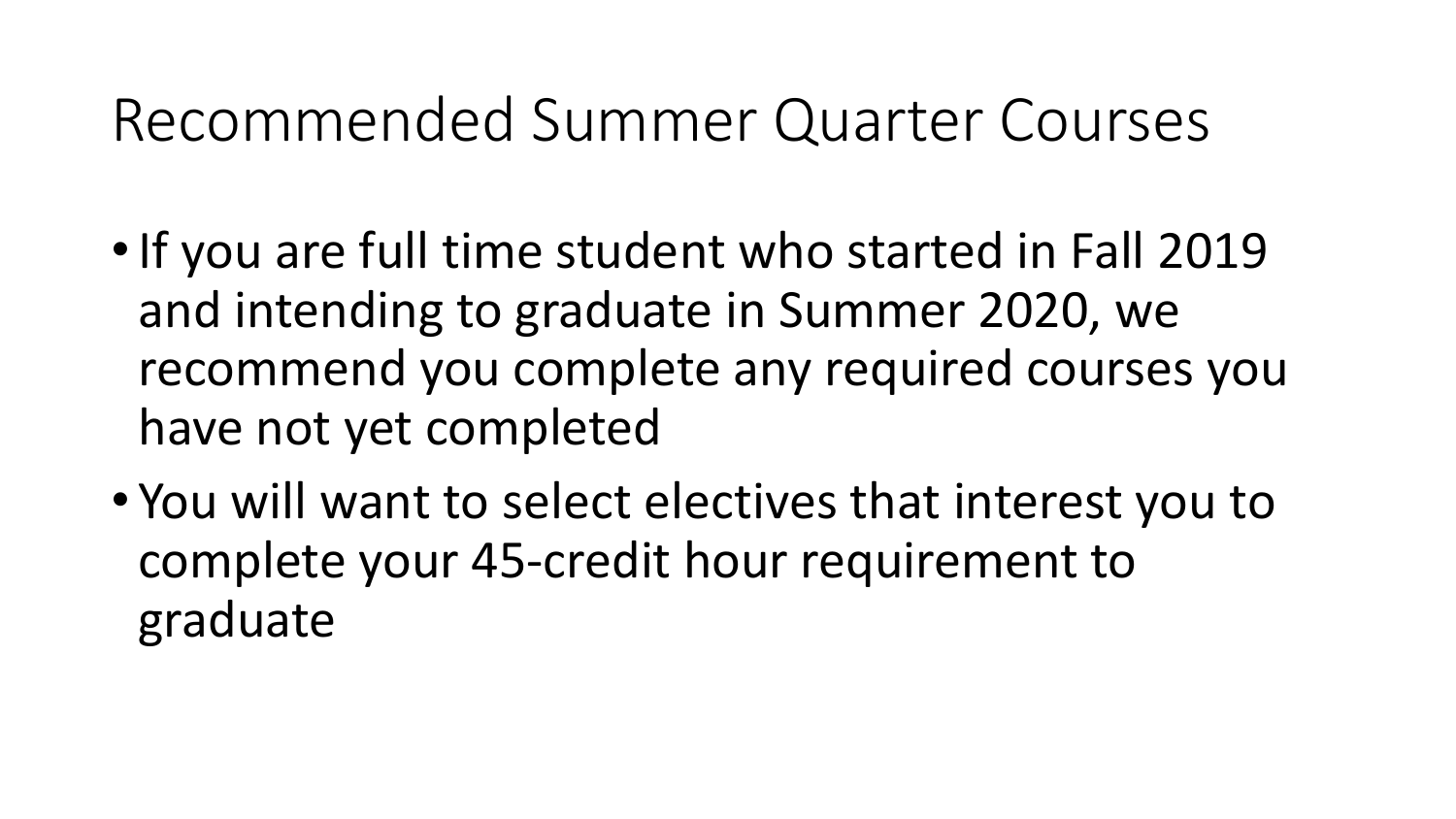#### Recommended Summer Quarter Courses

- •If you are a full-time student who started in Winter 2020, we recommend you complete any required courses you have not yet completed
	- Specifically, if you have not completed Property Taxation, Individual Tax Problems, Partnership Taxation, or Corporate Tax III (after taking Corporate Tax I), we recommend you take one or more of these in Summer 2020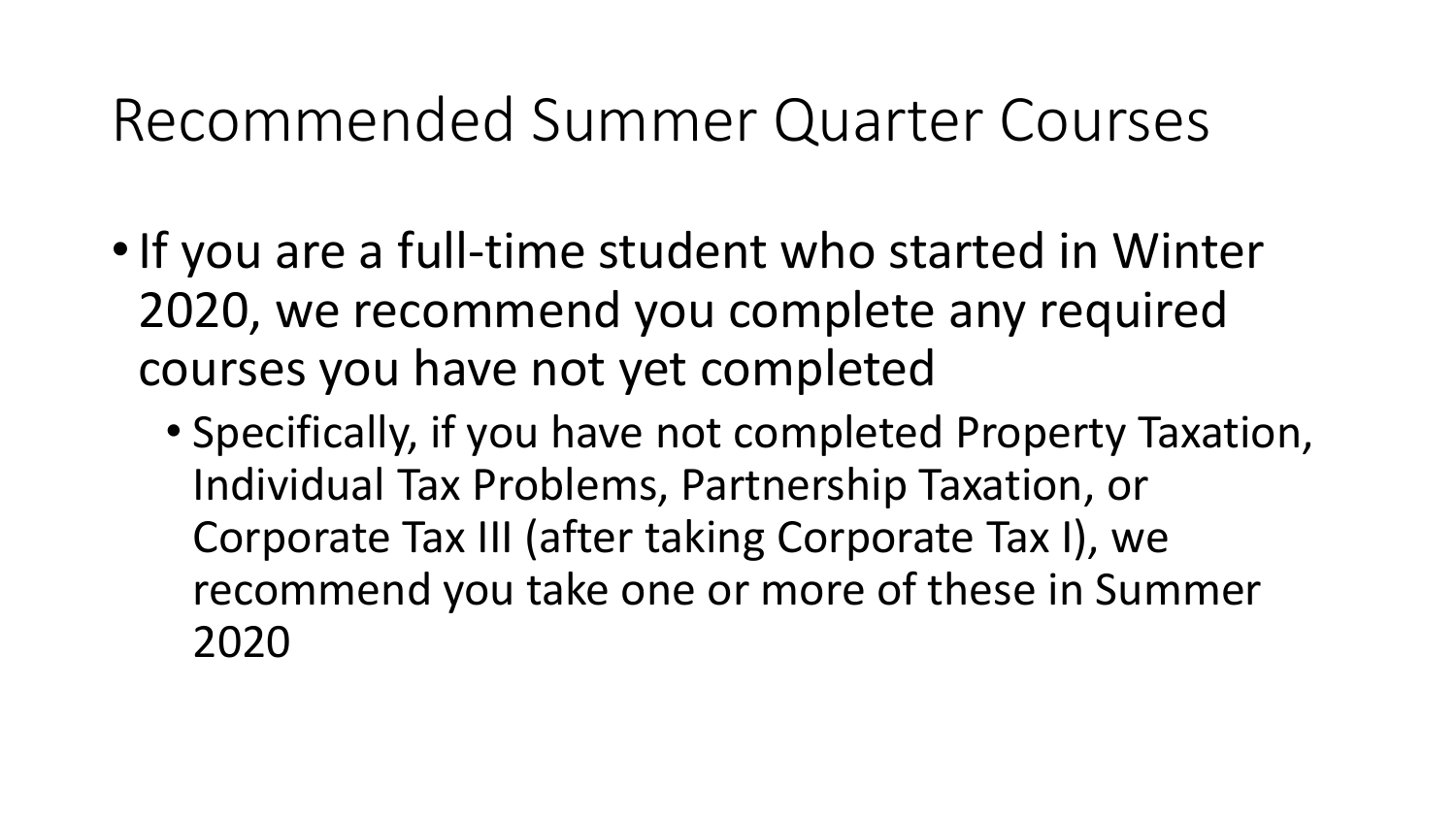#### Recommended Summer Quarter Courses

- If you are a part-time student, we recommend you take one or more required course(s) you have not yet completed
	- Specifically, if you have not completed either Property Taxation or Individual Tax Problems, we recommend you take this now.
	- If you have taken Property Taxation, ITP, and Corporate Tax I, then we commend you take Corporate Tax III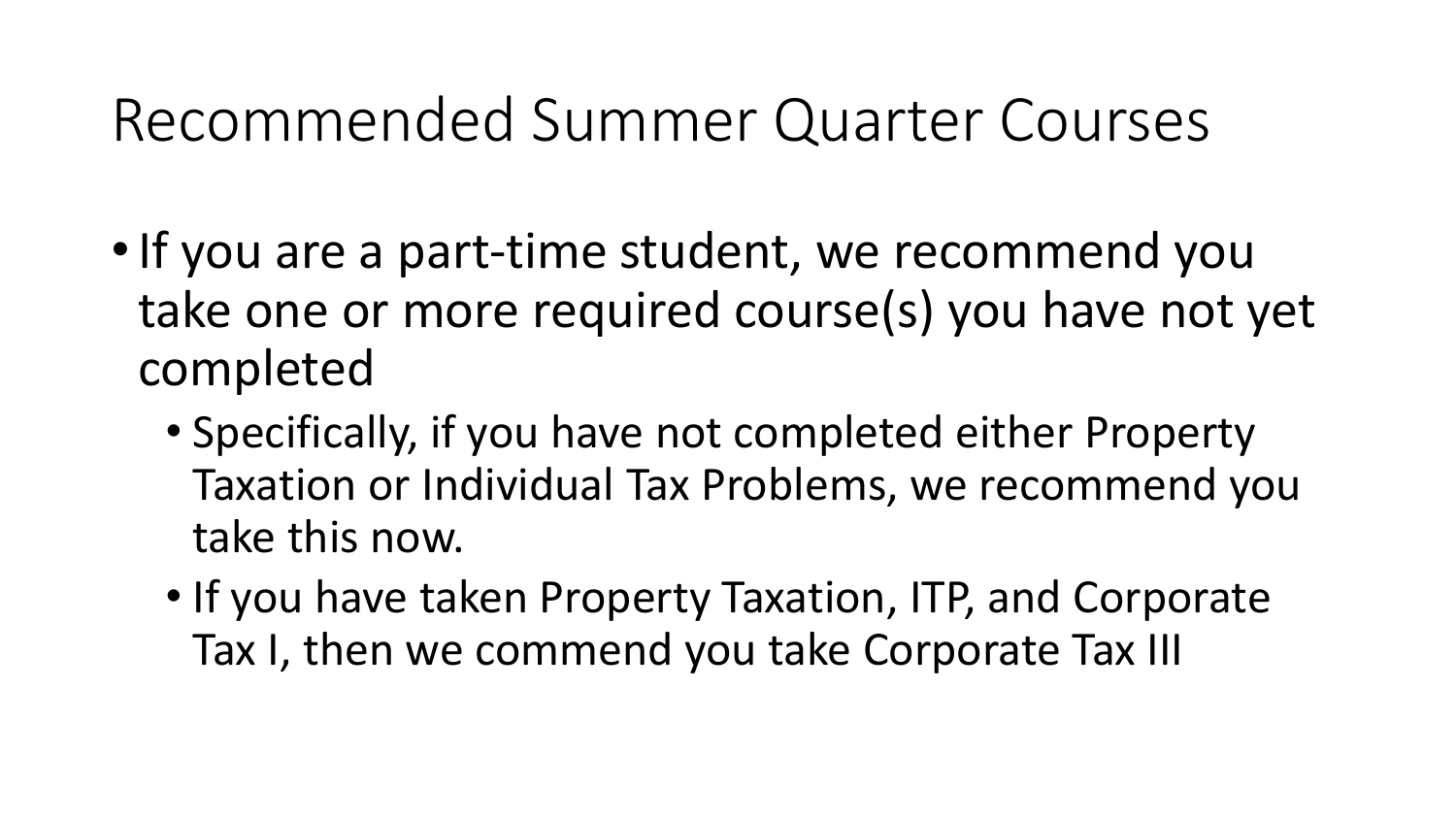# Some Additional Information

- Students may also register for independent studies with advance professor approval
	- These will generally be for 1 to 2 credits
- Students may also receive credit for externships with advanced approval of the registrar and a supervising faculty member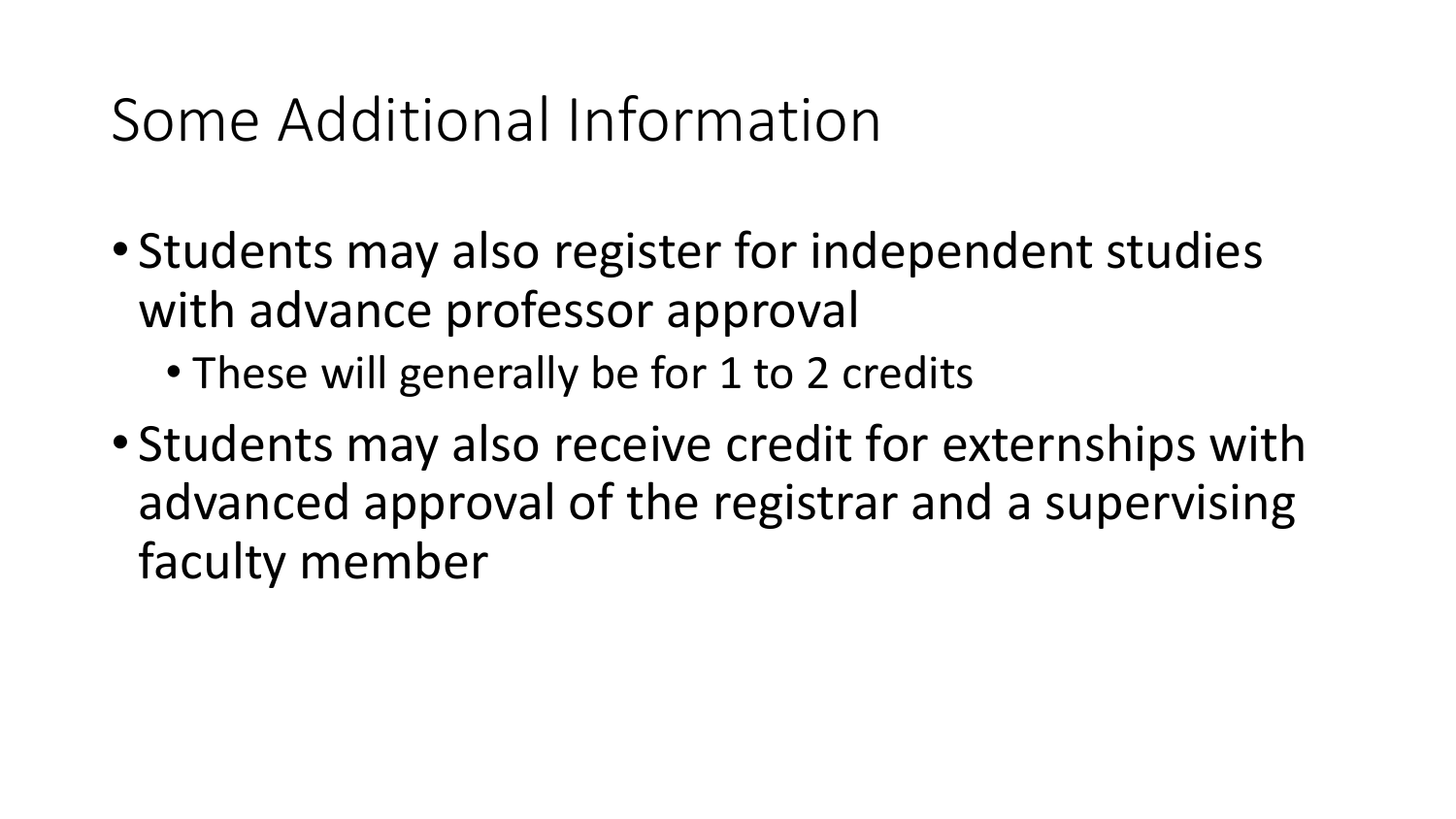# Some Additional Information

- If you plan to take the Low Income Taxpayer Clinic, we recommend that you take two consecutive quarters for 2 hours per quarter
- Enrolling for 2 consecutive quarters will enable you to see some cases from start to finish and enhance your experience
- We recommend you take a total of 4 credit hours of LITC
	- *Note: The LITC is more suitable for onsite students than online students because in person interaction with clients, other students and supervising attorneys is generally required*